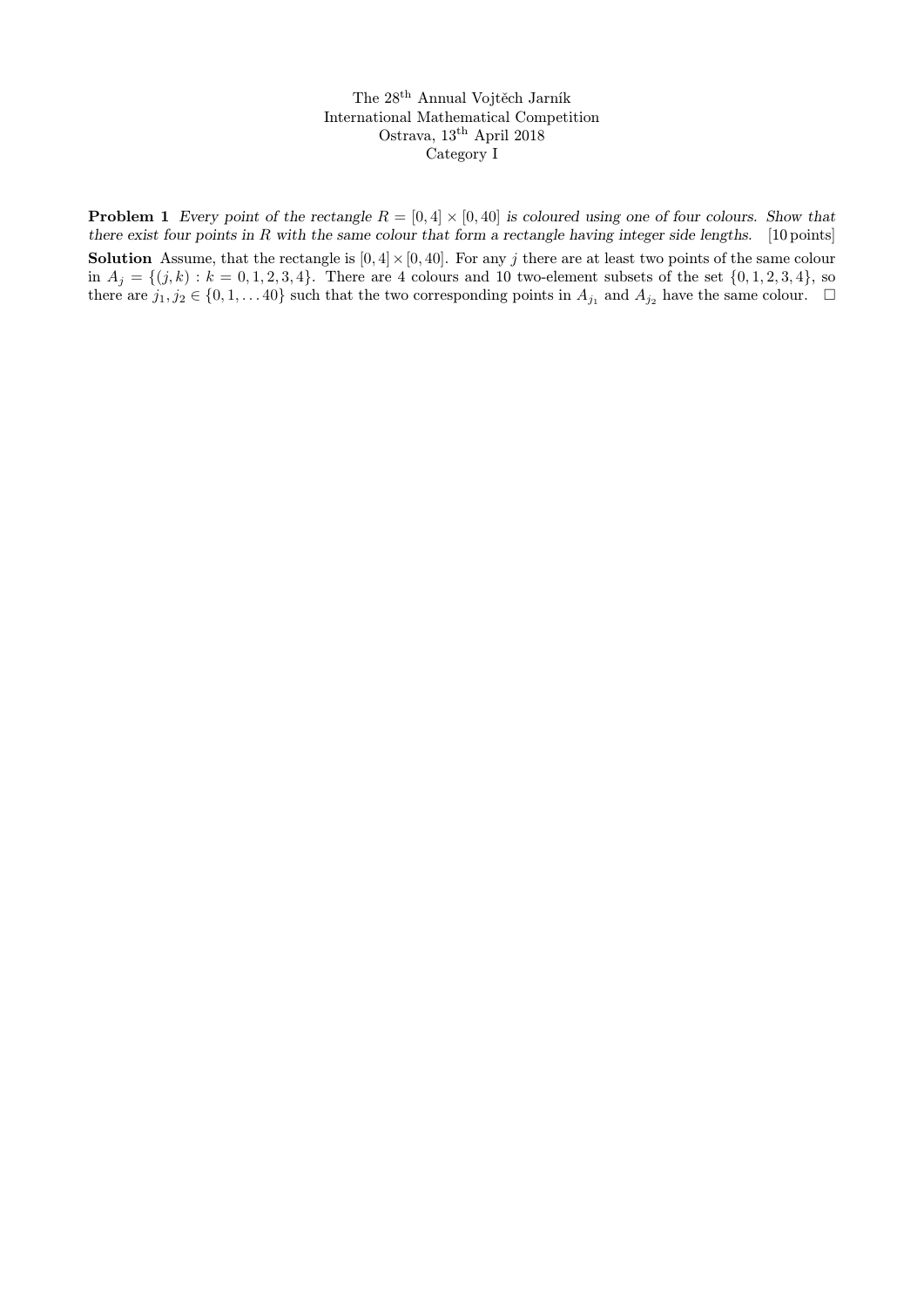The 28th Annual Vojtěch Jarník International Mathematical Competition Ostrava, 13th April 2018 Category I

**Problem 2** Find all prime numbers p such that  $p<sup>3</sup>$  divides the determinant

$$
\begin{vmatrix} 2^2 & 1 & 1 & \cdots & 1 \\ 1 & 3^2 & 1 & \cdots & 1 \\ 1 & 1 & 4^2 & & 1 \\ \vdots & \vdots & & \ddots & \\ 1 & 1 & 1 & (p+7)^2 \end{vmatrix}.
$$

[10 points]

 $\overline{\phantom{a}}$  $\overline{\phantom{a}}$  $\overline{\phantom{a}}$  $\overline{\phantom{a}}$  $\overline{\phantom{a}}$  $\overline{\phantom{a}}$  $\overline{\phantom{a}}$  $\overline{\phantom{a}}$  $\overline{\phantom{a}}$  $\overline{\phantom{a}}$  $\overline{\phantom{a}}$ 

**Solution** The answer is  $p \in \{2, 3, 5, 181\}.$ 

Let  $n = p + 6$ . Denote by D the determinant in the statement of the problem. Subtracting the first row from all the remaining rows, we get

$$
\begin{vmatrix} 2^2 & 1 & 1 & 1 & 1 \ -3 & 3^2 - 1 & 0 & \cdots & 0 \\ -3 & 0 & 4^2 - 1 & 0 & 0 \\ \vdots & \vdots & \ddots & \vdots \\ -3 & 0 & 0 & \cdots & (p+7)^2 - 1 \end{vmatrix}.
$$

Hence

$$
D = 3 \cdot (3^{2} - 1) \cdots ((n + 1)^{2} - 1) \cdot \begin{vmatrix} \frac{2^{2}}{3} & \frac{1}{3^{2} - 1} & \frac{1}{4^{2} - 1} & \frac{1}{(n + 1)^{2} - 1} \\ -1 & 1 & 0 & \cdots & 0 \\ -1 & 0 & 1 & 0 \\ \vdots & \vdots & \ddots & \vdots \\ -1 & 0 & 0 & \cdots & 1 \end{vmatrix}.
$$

Adding all the columns, except for the first one, of the last determinant to the first column, we obtain

$$
D = 3 \cdot \prod_{k=3}^{n+1} (k^2 - 1) \cdot \begin{pmatrix} \frac{2^2}{3} + \sum_{k=3}^{n+1} \frac{1}{k^2 - 1} & \frac{1}{3^2 - 1} & \frac{1}{4^2 - 1} & \frac{1}{(n+1)^2 - 1} \\ 0 & 1 & 0 & \cdots & 0 \\ 0 & 0 & 1 & 0 \\ \vdots & \vdots & \ddots & \vdots \\ 0 & 0 & 0 & \cdots & 1 \end{pmatrix}
$$

$$
= 3 \cdot \prod_{k=3}^{n+1} (k^2 - 1) \cdot \left( \frac{2^2}{3} + \sum_{k=3}^{n+1} \frac{1}{k^2 - 1} \right) = \frac{7n^2 + 17n + 8}{8} (n!)^2.
$$

One can easily see that the prime numbers  $p = 2, 3, 5$  satisfy the condition of the problem.

Assume that  $p > 6$ . Then  $p < n = p + 6 < 2p$ , so that  $(n!)^2$  is divisible by  $p^2$ , but not by  $p^3$ . Therefore p divides  $7n^2 + 17n + 8$ . Then  $7n^2 + 17n + 8 \equiv 7 \cdot 6^2 + 17 \cdot 6 + 8 = 2 \cdot 181 \pmod{p}$ . (Recall that  $n = p + 6$ .) Hence p divides 181. Since 181 is a prime number, we obtain that  $p = 181$ .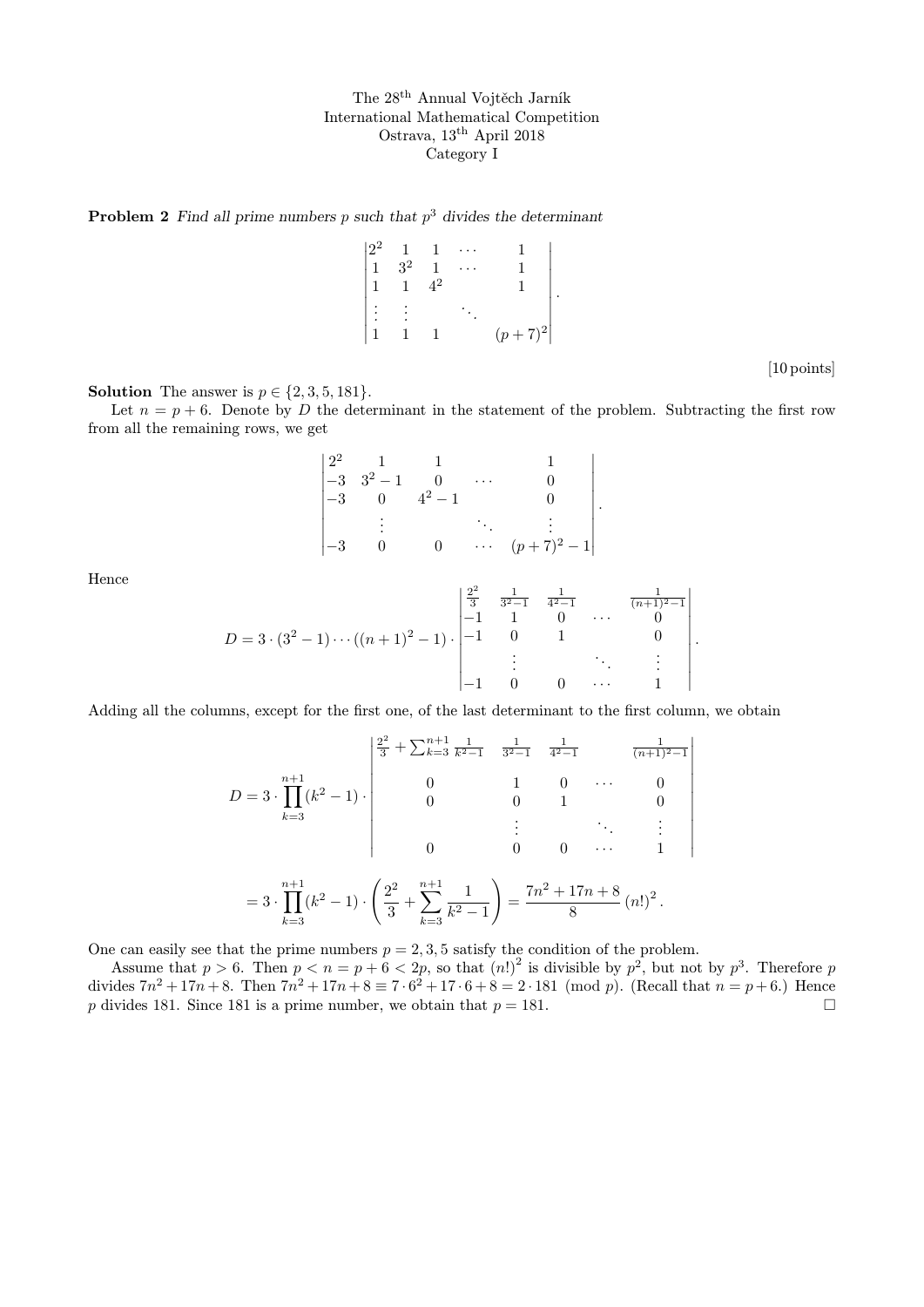The 28th Annual Vojtěch Jarník International Mathematical Competition Ostrava, 13th April 2018 Category I

**Problem 3** Let n be a positive integer and let  $x_1, \ldots, x_n$  be positive real numbers satisfying  $|x_i - x_j| \leq 1$  for all pairs  $(i, j)$  with  $1 \leq i < j \leq n$ . Prove that

$$
\frac{x_1}{x_2} + \frac{x_2}{x_3} + \dots + \frac{x_{n-1}}{x_n} + \frac{x_n}{x_1} \ge \frac{x_2+1}{x_1+1} + \frac{x_3+1}{x_2+1} + \dots + \frac{x_n+1}{x_{n-1}+1} + \frac{x_1+1}{x_n+1}.
$$

[10 points]

**Solution** Denote  $h(t) = t - \log t$ . The idea is to prove

$$
h\left(\frac{x}{y}\right) \ge h\left(\frac{y+1}{x+1}\right)
$$

whenever  $x, y > 0$  and  $|x - y| \leq 1$ . Then summing up these inequalities for  $(x, y) = (x_i, x_{i+1})$  we get the desired inequality, since the logarithms cancel out. Note that  $h'(t) = 1 - 1/t$ , so h decreases on  $(0, 1]$  and increases on  $[1, +\infty)$ . We use two simple inequalities:

- 1.  $h(t) \ge h(1/t)$  for  $t \ge 1$ . Indeed, denoting  $1/t = 1-s$ ,  $s \in [0, 1)$ , it rewrites as  $1/(1-s)-1+s \ge -2\log(1-s)$ , that follows from expanding both parts as series in s.
- 2.  $h(1-s) \ge h(1+s)$  for  $s \in [0,1)$ . This rewrites as  $-\log(1-s) + \log(1+s) \ge 2s$ , that follows from expanding as series in s.

Now if  $x \geq y$ , we have  $h(\frac{x}{y}) \geq h(\frac{y}{x}) \geq h(\frac{y+1}{x+1})$ , the second inequality follows from monotonicity of h on  $(0, 1]$ and obvious inequality  $\frac{y}{x} \leq \frac{y+1}{x+1}$ . Note that here we did not use that  $|x - y| \leq 1$ . If  $x < y \leq x + 1$ , we get

$$
h\left(\frac{x}{y}\right) = h\left(1 - \frac{y-x}{y}\right) \ge h\left(1 + \frac{y-x}{y}\right) \ge h\left(1 + \frac{y-x}{x+1}\right) = h\left(\frac{y+1}{x+1}\right)
$$

as desired.  $\Box$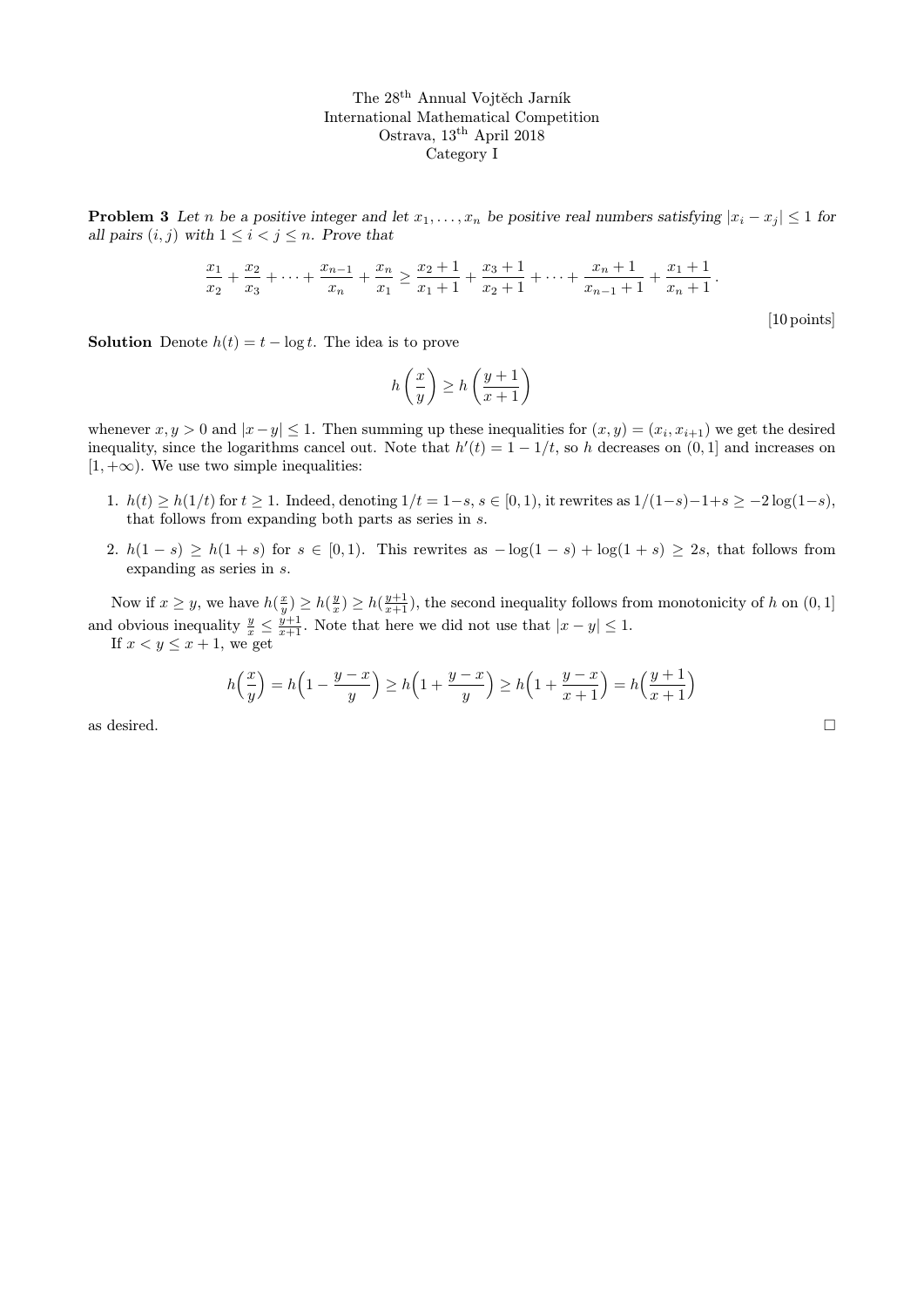The 28th Annual Vojtěch Jarník International Mathematical Competition Ostrava, 13th April 2018 Category I

Problem 4 Determine all possible (finite or infinite) values of

$$
\lim_{x \to -\infty} f(x) - \lim_{x \to +\infty} f(x),
$$

if  $f: \mathbb{R} \to \mathbb{R}$  is a strictly decreasing continuous function satisfying

 $f(f(x))^{4} - f(f(x)) + f(x) = 1$ 

for all  $x \in \mathbb{R}$ . [10 points]

Solution Obviously, the difference of the limits must be positive. We first show that it must be smaller than  $(1+z)^4 - 1$  where  $z = \frac{3}{1-z^3}$  $\frac{3}{4\sqrt[3]{4}}$ . Then we show that all values in  $(0,(1+z)^4-1)$  can be attained.

Assume that f satisfies all the desired properties. Let us denote  $b = \lim_{x \to -\infty} f(x)$  and  $a = \lim_{x \to +\infty} f(x)$ . Then  $b - a > 0$  and  $H_f = (a, b)$  is the range of f. For all  $y \in H_f$  we have  $g(f(y)) = 1 - y$ , where  $g(x) = x^4 - x$ . Function g attains its minimal value  $-z$  at  $x = \frac{1}{\sqrt[3]{4}}$ . So,  $g(\mathbb{R}) = [-z, +\infty)$ . It follows that for every  $y \in H_f$ ,  $1 - y \in [-z, +\infty)$ , i.e.  $H_f \subset (-\infty, 1 + z]$ . So, we have  $a < b \leq 1 + z$ .

Function g is decreasing on  $I_1 = \left(-\infty, \frac{1}{\sqrt[3]{4}}\right)$ ] and increasing on  $I_2 = \left[\frac{1}{\sqrt[3]{4}}, +\infty\right)$ . Let us denote  $g_1^{-1} = (g|_{I_1})^{-1}$ and  $g_2^{-1} = (g|_{I_2})^{-1}$ . Since f is continuous, we have either  $f(y) = g_1^{-1}(1 - y)$  on  $H_f$  or  $f(y) = g_2^{-1}(1 - y)$  on  $H_f$ . However, since f is decreasing, we have  $f(y) = g_2^{-1}(1-y)$  on  $H_f$ . Let us denote  $h(x) = g_2^{-1}(1-x)$ ,  $x \in (-\infty, 1+z]$ . Note that h is decreasing,  $h(1) = 1$ , and  $h^{-1}(x) = 1 + x - x^4$ . Since  $f(y) = h(y)$  on  $(a, b)$ and  $f(y) < b \leq 1 + z$  on R, we have for all  $\varepsilon > 0$  small enough  $h(a + \varepsilon) = f(a + \varepsilon) < 1 + z$ , i.e.  $h(a) \leq 1 + z$ . Obviously, by continuity we have  $h(a) = f(a)$ , so  $h(a) = b$  leads to contradiction with  $b \notin H_f$ , e.g. we obtain  $h(a) < 1 + z$ . Applying g to both sides of this inequality we get

$$
1 - a < g\left(1 + z\right) = \left(1 + z\right)^4 - \left(1 + z\right), \quad \text{i.e.} \quad a > 2 + z - \left(1 + z\right)^4.
$$

Since  $b \le 1 + z$ , it follows that  $0 < b - a < (1 + z)^4 - 1$ .

We show that for any number  $c \in (0, (1+z)^4 - 1)$  there exists a suitable function f. In fact, it is sufficient to find a and b with  $b - a = c$  such that  $h(a) < b$ ,  $h(b) > a$ ; then we define  $f(x) = h(x)$  on [a, b] and on  $(-\infty, a)$ and  $(b, +\infty)$  we take any decreasing continuous function with  $\lim_{x\to -\infty} f(x) = b$  and  $\lim_{x\to +\infty} f(x) = a$  and with appropriate limits at a and b (to be continuous on  $\mathbb{R}$ ).

We show in the Lemma below that  $h^{-1}(b) < h(b)$  for every  $b \in J = (1, 1 + z)$ . Let us define for each  $b \in J$ 

$$
a(b) = \lambda(b)h^{-1}(b) + (1 - \lambda(b))h(b)
$$
, where  $\lambda(b) = \frac{b-1}{z}$ .

Then  $a(b)$  is a convex combination of  $h^{-1}(b)$  and  $h(b)$ , hence  $a(b) < h(b)$  and  $a(b) > h^{-1}(b)$ , i.e.  $h(a(b)) < b$ . Moreover, function  $b \mapsto b - a(b)$  is continuous on J with

$$
\lim_{b \to 1+} b - a(b) = 1 - h(1) = 0 \quad \text{and} \quad \lim_{b \to 1+z-} b - a(b) = 1 + z - h^{-1}(1+z) = 1 + z - (1 + (1+z) - (1+z)^4) = (1+z)^4 - 1,
$$

so  $b - a(b)$  attains all values from  $(0, (1+z)^4 - 1)$ . To complete the solution it only remains to prove the following lemma.

**Lemma**  $h^{-1}(b) < h(b)$  holds for all  $b \in (1, 1 + z) = J$ .

**Proof** First,  $h(b) > h(1 + z) = \frac{1}{\sqrt[3]{4}}$  on J. So, it is sufficient to prove the inequality for all b satisfying  $h^{-1}(b) > \frac{1}{\sqrt[3]{4}}, \text{ i.e.}$ 

$$
1 + b - b^4 > \frac{1}{\sqrt[3]{4}}.\tag{1}
$$

For such b we can apply  $h^{-1}$  to both sides of the inequality  $h^{-1}(b) < h(b)$ , i.e. we only need to prove  $h^{-1}(h^{-1}(b)) > b$ . Since

$$
h^{-1}(h^{-1}(b)) = h^{-1}(1+b-b^4) = 1 + (1+b-b^4) - (1+b-b^4)^4,
$$